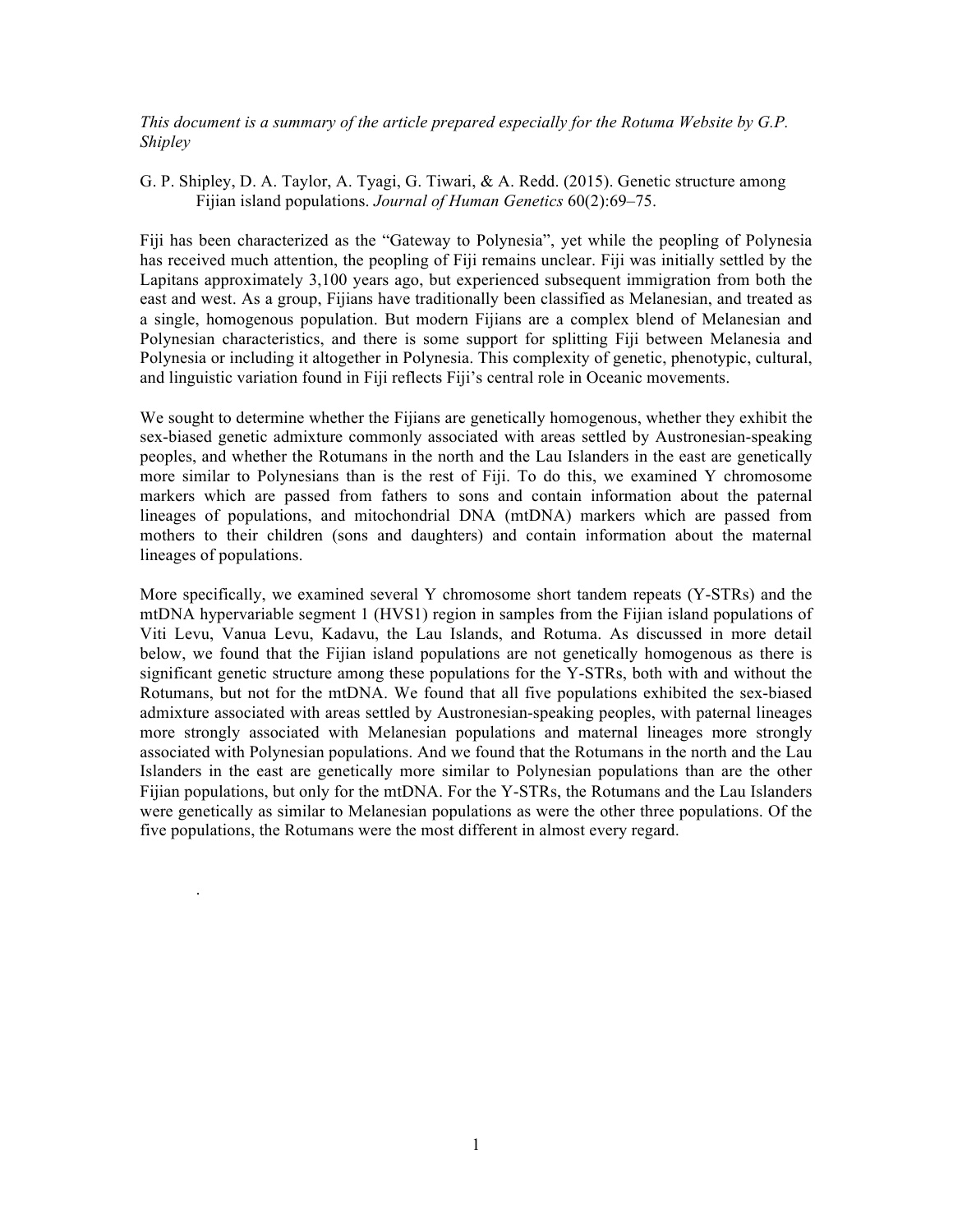| <b>YDNA</b>      |              |                                                 |                    |                                           |                                                               |            |        |         |        |           |           |  |
|------------------|--------------|-------------------------------------------------|--------------------|-------------------------------------------|---------------------------------------------------------------|------------|--------|---------|--------|-----------|-----------|--|
|                  |              |                                                 |                    |                                           | Slatkin's Linearized F <sub>ST</sub> Genetic Distances Values |            |        |         |        |           |           |  |
| Population       | $\mathbf{z}$ | Haplotypes<br>$\overline{\mathbf{c}}$<br>Number | Diversity<br>Gene  | ৳<br>Pairwise<br>Differences<br>ġ<br>Mean | Viti Levu                                                     | Vanua Levu | Kadavu | me<br>T | Rotuma | Polynesia | Melanesia |  |
| Viti Levu        | 47           | 35                                              | 0.98<br>$+/-0.01$  | 5.79<br>$+/- 2.82$                        |                                                               |            |        |         |        |           |           |  |
| Vanua Levu       | 17           | 16                                              | 0.99<br>$+/-0.02$  | 6.59<br>$+/- 3.27$                        | 0.10                                                          |            |        |         |        |           |           |  |
| Kadavu           | 10           | 10                                              | 1.00<br>$+/-0.05$  | 6.53<br>$+/- 3.38$                        | 0.00                                                          | 0.01       |        |         |        |           |           |  |
| Lau              | 18           | 16                                              | 0.98<br>$+/-0.03$  | 6.18<br>$+ / 3.08$                        | 0.01                                                          | 0.09       | 0.00   |         |        |           |           |  |
| Rotuma           | 10           | 8                                               | 0.93<br>$+/-0.08$  | 5.38<br>$+/- 2.83$                        | 0.16                                                          | 0.14       | 0.00   | 0.05    |        |           |           |  |
| Polynesia        | 58           | 37                                              | 0.96<br>$+/- 0.01$ | 5.13<br>$+/- 2.52$                        | 0.14                                                          | 0.32       | 0.22   | 0.17    | 0.55   |           |           |  |
| <b>Melanesia</b> | 501          | 319                                             | 1.00<br>$+/-0.00$  | 6.06<br>$+/- 2.89$                        | 0.18                                                          | 0.15       | 0.01   | 0.12    | 0.06   | 0.25      |           |  |

## **Table 1: Y-STR genetic diversity and genetic distance values for certain Fijian island populations, as well as for the centroids of Polynesia and Melanesia.**

In Table 1, Y-STR data for the five individual Fijian island populations were compared to Polynesians as a group, to Melanesians as a group, and to each other. Again, this data represents the paternal lineages. The Rotumans were by far the least Polynesian-like and had the largest difference (the Rotuman-Polynesian distance is 0.55, while the Rotuman-Melanesian distance is 0.06). Within Fiji, the Rotumans were most different from the Viti Levuans and least different from the Kadavuans. Additionally, the Rotumans had the lowest number of different haplotypes, the lowest gene diversity, and the lowest mean number of pairwise differences.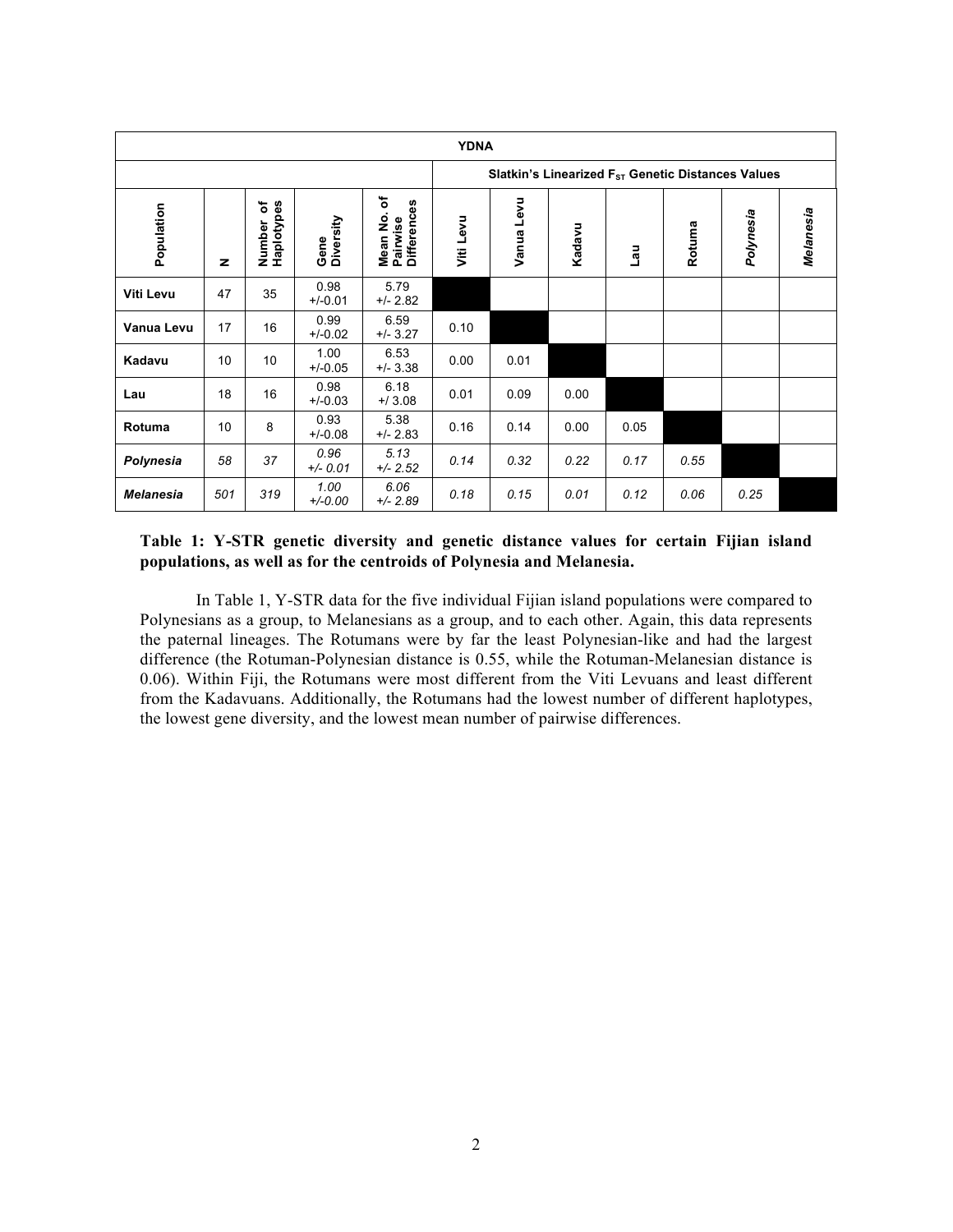

**Figure 2: Two-dimensional plot of genetic distance values based on nine Y-STRs.**

In Figure 2, Y-STR genetic distance data were plotted for the five Fijian island populations and several the Polynesian and Melanesian island populations. Surprisingly, the Rotumans grouped with the Melanesians, but this is likely due to increased genetic drift associated with the Y chromosome (as evidenced by the positions of the Polynesian Outliers), rather than to a strong genetic connection between Rotuma and Melanesia.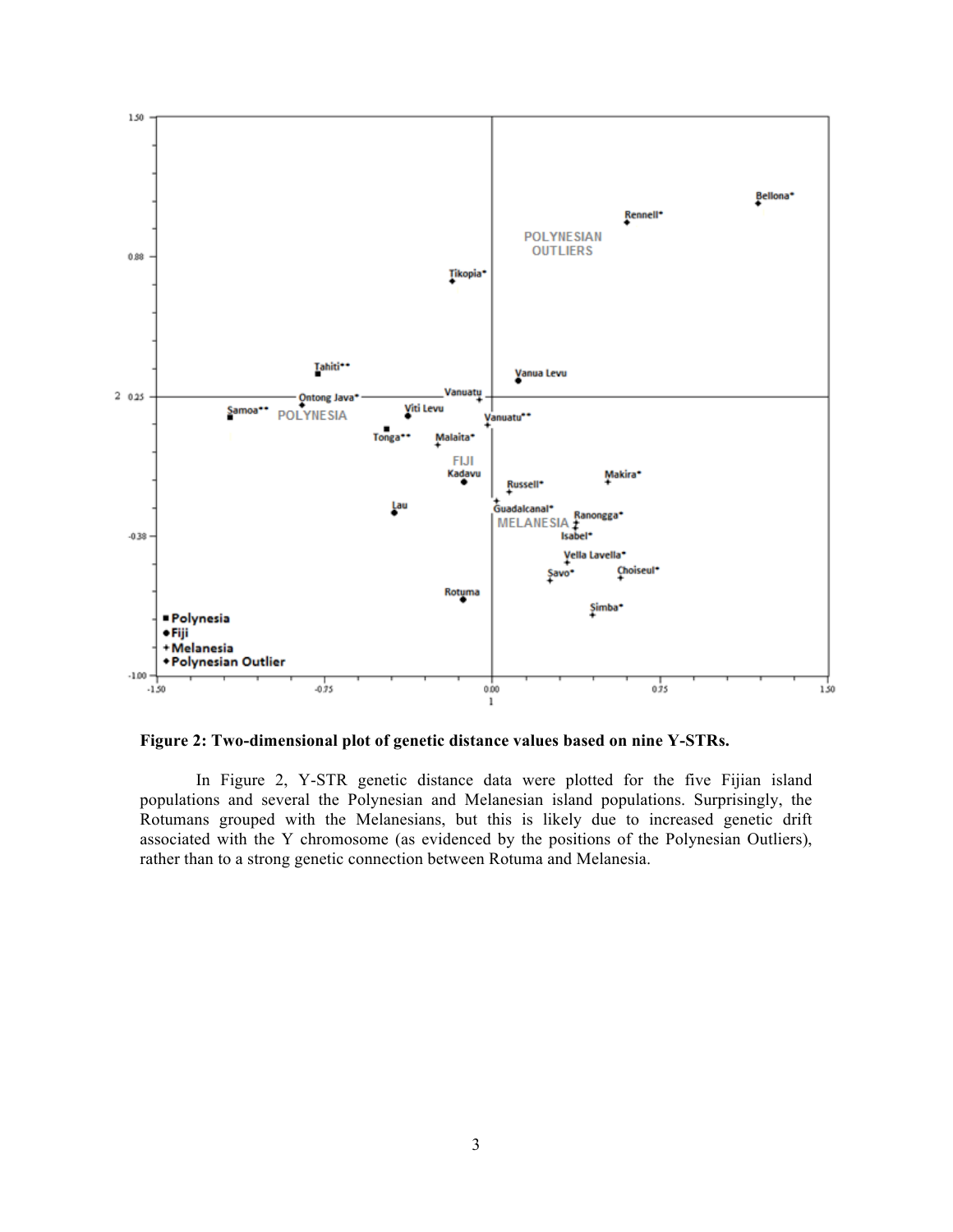|            |              | <b>Asian Haplogroups</b> |        |                     | <b>Melanesian Haplogroups</b> |       |                |       |       |      |             |            |             |             |
|------------|--------------|--------------------------|--------|---------------------|-------------------------------|-------|----------------|-------|-------|------|-------------|------------|-------------|-------------|
| Population | $\mathbf{z}$ | <b>B4b1</b>              | B4a1a1 | æ<br>۳£<br>4a1<br>œ | 집                             | P1e   | $\overline{c}$ | Q1a2  | 8     | M27a | <b>M27b</b> | <b>M28</b> | <b>M28a</b> | <b>M28b</b> |
| Fiji       | 107          | 0.009                    | 0.093  | 0.710               |                               | 0.019 | 0.028          | 0.009 | 0.056 |      |             | 0.009      | 0.065       |             |
| Viti Levu  | 22           |                          | 0.136  | 0.636               |                               |       |                | 0.045 | 0.136 |      |             |            | 0.045       |             |
| Vanua Levu | 21           |                          |        | 0.762               |                               | 0.095 | 0.095          |       | 0.048 |      |             |            |             |             |
| Kadavu     | 21           |                          | 0.095  | 0.619               |                               |       |                |       |       |      |             |            | 0.286       |             |
| Lau        | 22           |                          | 0.136  | 0.682               |                               |       | 0.045          |       | 0.091 |      |             | 0.045      |             |             |
| Rotuma     | 21           | 0.048                    | 0.095  | 0.857               |                               |       |                |       |       |      |             |            |             |             |

## **Table 2: MtDNA haplogroup frequencies for certain Fijian island populations.**

In Table 2, we found that, as a group, Fijian mtDNA haplogroups were 81.2% Asian and 18.7% Melanesian. Again, this data represents the maternal lineages. The B4a1a1a mtDNA haplogroup, which has a very high frequency in Polynesia, had the highest frequency of any mtDNA haplogroup in all of the Fijian populations, and the highest frequency in Rotuma. Further, the Rotumans had exclusively (100%) Asian mtDNA haplogroups, which suggests they had a substantially different settlement or post-settlement experience than the other Fijian island populations.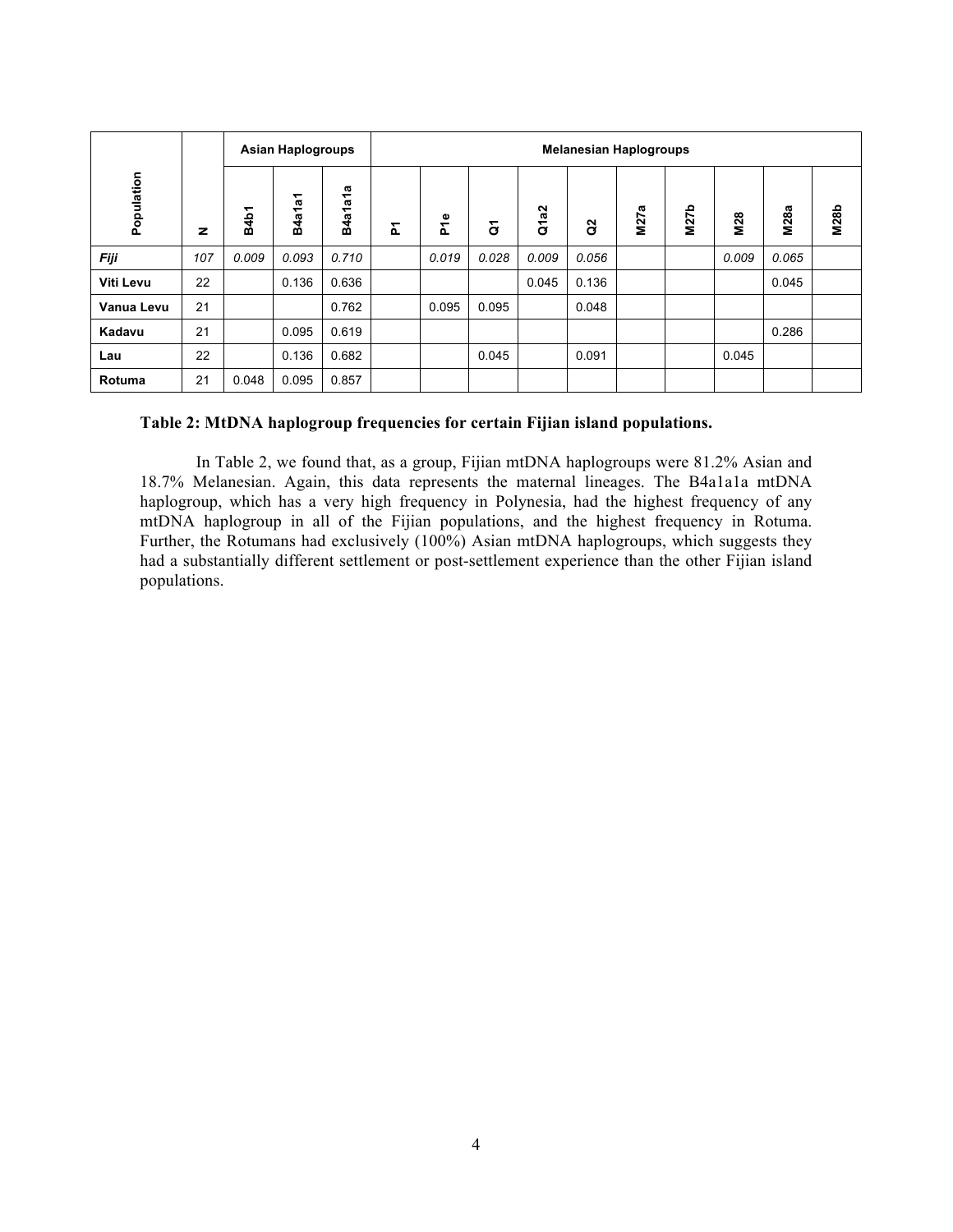| <b>MtDNA</b>     |              |                          |                    |                                                 |                                                              |            |        |      |        |           |           |  |  |
|------------------|--------------|--------------------------|--------------------|-------------------------------------------------|--------------------------------------------------------------|------------|--------|------|--------|-----------|-----------|--|--|
|                  |              |                          |                    |                                                 | Slatkin's Linearized F <sub>ST</sub> Genetic Distance Values |            |        |      |        |           |           |  |  |
| Population       | $\mathbf{z}$ | Number of<br>Haplogroups | Diversity<br>Gene  | ৳<br><b>Differences</b><br>Mean No.<br>Pairwise | Viti Levu                                                    | Vanua Levu | Kadavu | Lau  | Rotuma | Polynesia | Melanesia |  |  |
| <b>Viti Levu</b> | 22           | 10                       | 0.76<br>$+/- 0.10$ | 5.91<br>$+/- 2.93$                              |                                                              |            |        |      |        |           |           |  |  |
| Vanua Levu       | 21           | 11                       | 0.74<br>$+/- 0.11$ | 6.31<br>$+/- 3.12$                              | 0.00                                                         |            |        |      |        |           |           |  |  |
| Kadavu           | 21           | 9                        | 0.85<br>$+/- 0.06$ | 6.64<br>$+/- 3.26$                              | 0.01                                                         | 0.03       |        |      |        |           |           |  |  |
| Lau Islands      | 22           | 10                       | 0.75<br>$+/- 0.10$ | 5.12<br>$+/- 2.58$                              | 0.00                                                         | 0.00       | 0.02   |      |        |           |           |  |  |
| Rotuma           | 21           | 3                        | 0.35<br>$+/- 0.13$ | 0.73<br>$+/- 0.57$                              | 0.13                                                         | 0.10       | 0.24   | 0.08 |        |           |           |  |  |
| Polynesia        | 24           | ---                      | ---                | 1.78<br>$+/- 1.07$                              | 0.08                                                         | 0.07       | 0.19   | 0.04 | 0.00   |           |           |  |  |
| <b>Melanesia</b> | 519          | ---                      | ---                | 5.26<br>$+/- 2.55$                              | 0.24                                                         | 0.23       | 0.25   | 0.25 | 0.45   | 0.43      |           |  |  |

## **Table 3: MtDNA HVS1 genetic diversity and genetic distance values for certain Fijian islands populations, as well as for the centroids of Polynesia and Melanesia.**

In Table 3, mtDNA data for the five individual Fijian island populations were compared to the Polynesians as a group, to the Melanesians as a group, and to each other. Genetic distance values indicated that the Rotumans were the most Polynesian-like, though all five island populations were more Polynesian- than Melanesian-like. In contrast to the Y-STR data, the Rotumans were by far the least Melanesian-like and had the largest difference (the Rotuman-Polynesian distance is 0.00, while the Rotuman-Melanesian distance is 0.45). Within Fiji, the Rotumans were most different from the Kadavuans and least different from the Lau Islanders. As with the Y-STRs, but to a much greater extreme, the Rotumans had the lowest number of different haplotypes, the lowest gene diversity, and the lowest mean number of pairwise differences.